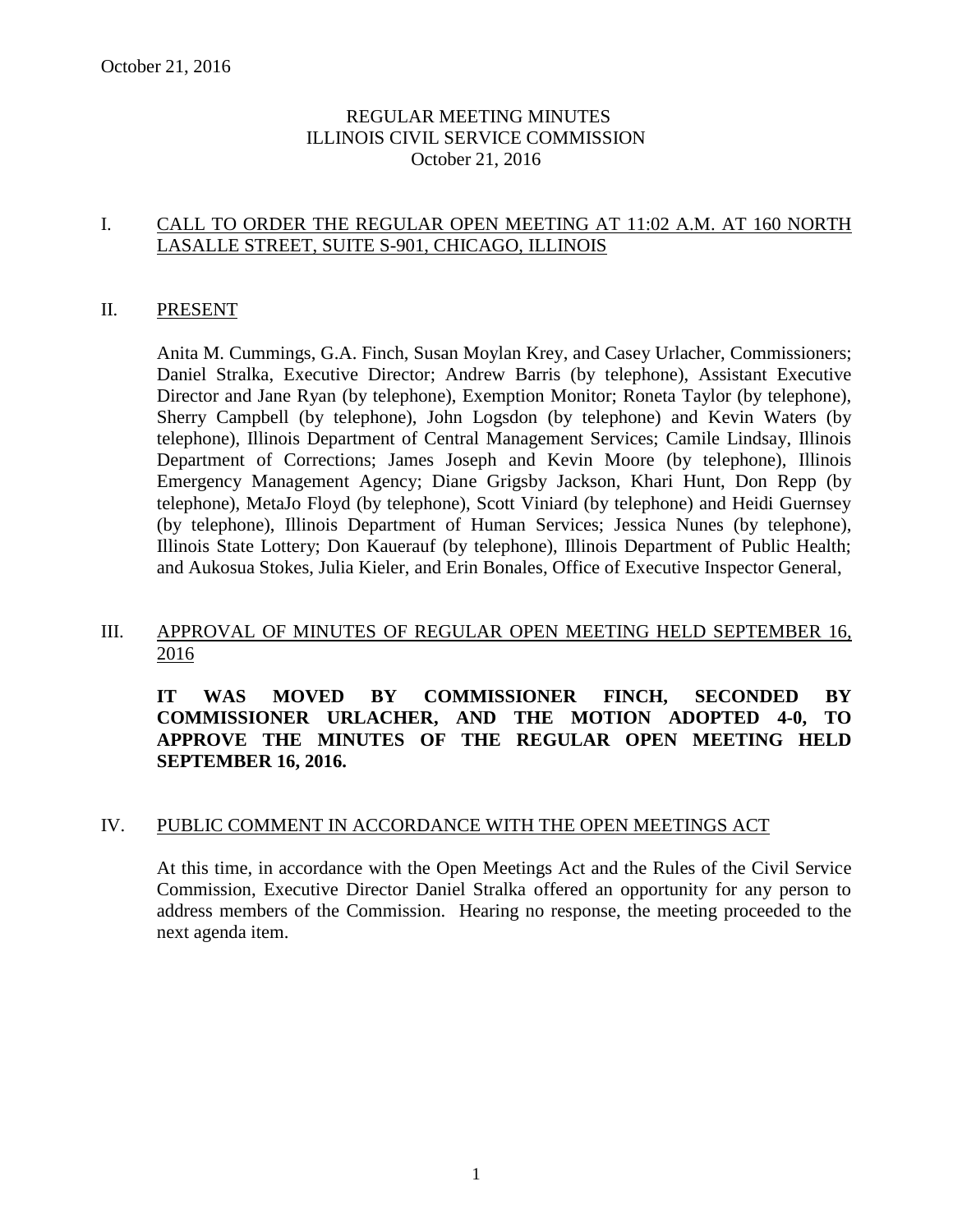#### $V<sub>r</sub>$ EXEMPTIONS UNDER SECTION 4d(3) OF THE PERSONNEL CODE

# A. Report on Exempt Positions from Department of Central Management Services

| Agency | Total<br><b>Employees</b> | Number of Exempt<br>Positions |
|--------|---------------------------|-------------------------------|
|        |                           |                               |
|        |                           |                               |
|        |                           |                               |
|        |                           |                               |
|        |                           |                               |
|        |                           |                               |
|        |                           |                               |
|        |                           |                               |
|        |                           |                               |
|        |                           |                               |
|        |                           |                               |
|        |                           |                               |
|        |                           |                               |
|        |                           |                               |
|        |                           |                               |
|        |                           |                               |
|        |                           |                               |
|        |                           |                               |
|        |                           |                               |
|        |                           |                               |
|        |                           |                               |
|        |                           |                               |
|        |                           |                               |
|        |                           |                               |
|        |                           |                               |
|        |                           |                               |
|        |                           |                               |
|        |                           |                               |
|        |                           |                               |
|        |                           |                               |
|        |                           |                               |
|        |                           |                               |
|        |                           |                               |
|        |                           |                               |
|        |                           |                               |
|        |                           |                               |
|        |                           |                               |
|        |                           |                               |
|        |                           |                               |
|        |                           |                               |
|        |                           |                               |
|        |                           |                               |
|        |                           |                               |
|        |                           |                               |
|        |                           |                               |
|        |                           |                               |
|        |                           |                               |
|        |                           |                               |
|        |                           |                               |
|        |                           |                               |
|        |                           |                               |
|        |                           |                               |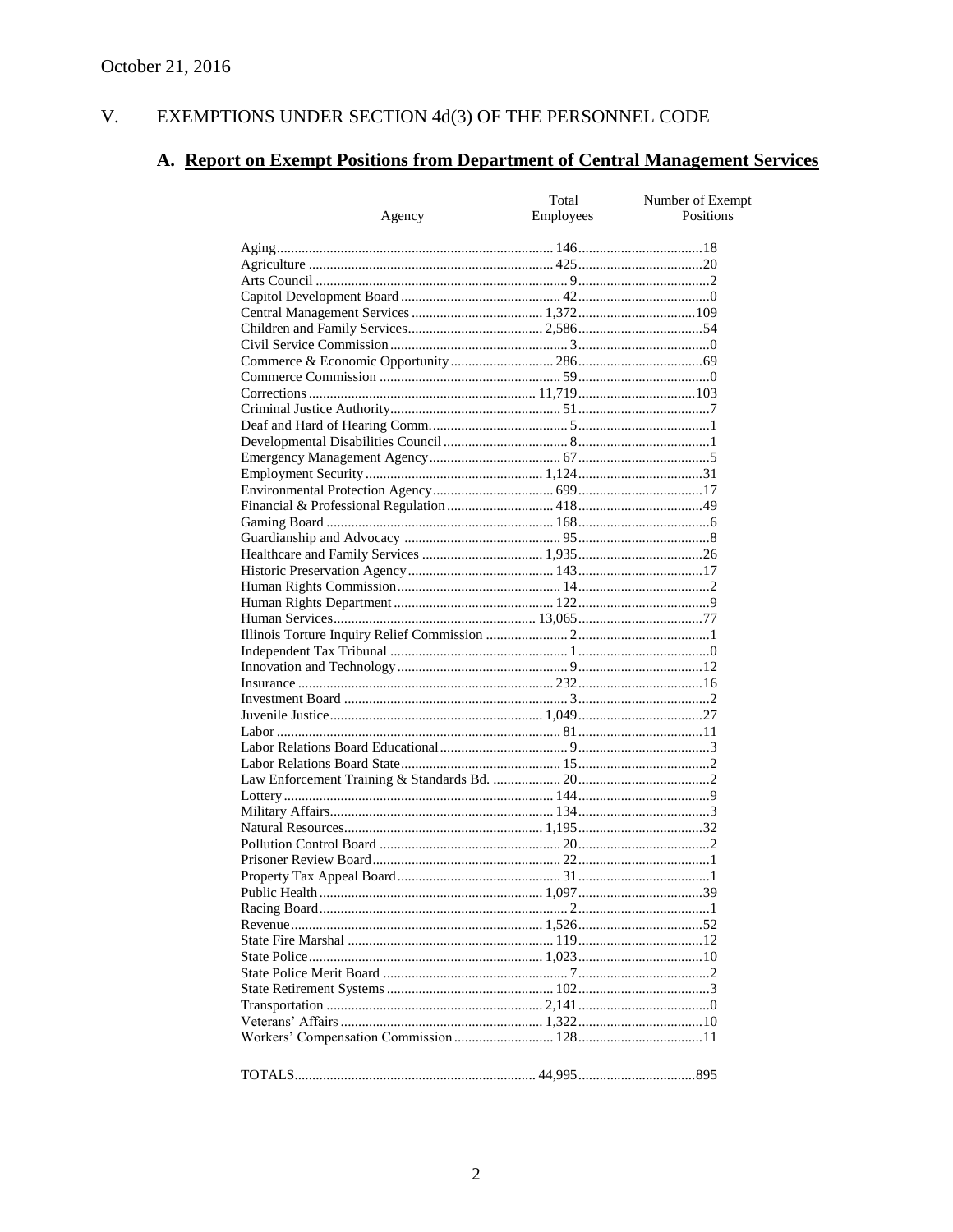#### **B. Governing Rule – Section 1.142 Jurisdiction B Exemptions**

- a) The Civil Service Commission shall exercise its judgment when determining whether a position qualifies for exemption from Jurisdiction B under Section 4d(3) of the Personnel Code. The Commission will consider any or all of the following factors inherent in the position and any other factors deemed relevant to the request for exemption:
	- 1) The amount and scope of principal policy making authority;
	- 2) The amount and scope of principal policy administering authority;
	- 3) The amount of independent authority to represent the agency, board or commission to individuals, legislators, organizations or other agencies relative to programmatic responsibilities;
	- 4) The capability to bind the agency, board or commission to a course of action;
	- 5) The nature of the program for which the position has principal policy responsibility;
	- 6) The placement of the position on the organizational chart of the agency, board or commission;
	- 7) The mission, size and geographical scope of the organizational entity or program within the agency, board or commission to which the position is allocated or detailed.
- b) The Commission may, upon its own action after 30 days notice to the Director of Central Management Services or upon the recommendation of the Director of the Department of Central Management Services, rescind the exemption of any position that no longer meets the requirements for exemption set forth in subsection (a). However, rescission of an exemption shall be approved after the Commission has determined that an adequate level of managerial control exists in exempt status that will insure responsive and accountable administrative control of the programs of the agency, board or commission.
- c) For all positions currently exempt by action of the Commission, the Director of Central Management Services shall inform the Commission promptly in writing of all changes in essential functions, reporting structure, working title, work location, position title, position number or specialized knowledge, skills, abilities, licensure or certification.
- d) Prior to granting an exemption from Jurisdiction B under Section 4d(3) of the Personnel Code, the Commission will notify the incumbent of the position, if any, of its proposed action. The incumbent may appear at the Commission meeting at which action is to be taken and present objections to the exemption request.

(Source: Amended at 34 Ill. Reg. 3485, effective March 3, 2010)

\* \* \*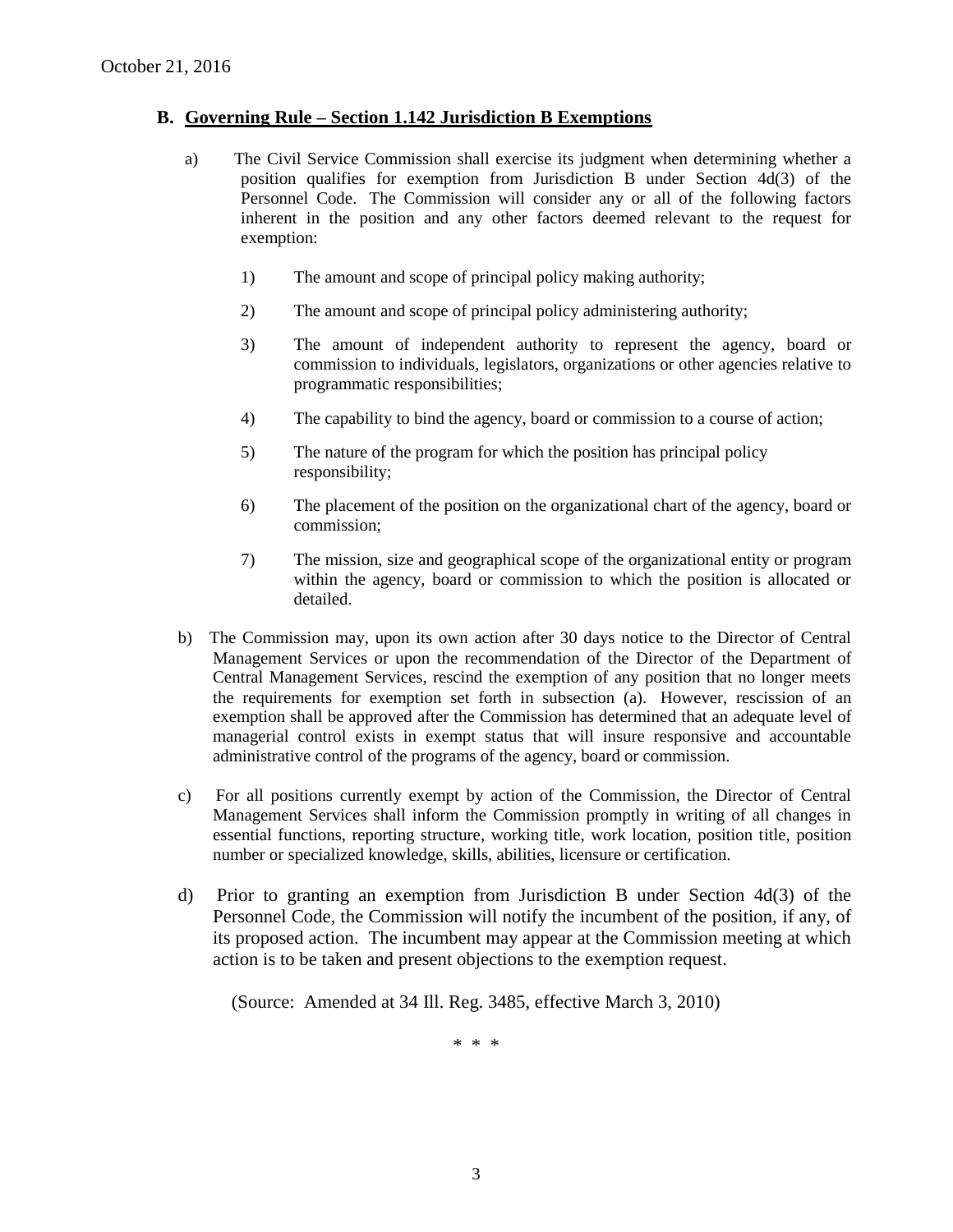### **C. Requests for 4d(3) Exemption**

Exemption Monitor Jane Ryan reported the following:

- As to Items C1 & C2, these requests are for a Deputy Director and Assistant Deputy Director of Operational Excellence at the Department of Central Management Services (CMS). Item C1 is for the Deputy Director position which reports to the Director. The Deputy Director position will have principal policy responsibility for development, training, and implementation of a statewide program related to continuous process improvement designed to achieve operating objectives of CMS and client agencies served by CMS. The "Rapid Results Program" is similar to a federal program developed to improve government efficiency **[https://cms2.portal.illinois.gov/sites/RapidResults/\\_layouts/15/start.aspx#/.](https://cms2.portal.illinois.gov/sites/RapidResults/_layouts/15/start.aspx#/)** The agency has indicated that no additional requests are being considered by CMS. For these reasons, Staff recommended approval of the Deputy Director position. CMS has requested withdrawal of the Assistant Deputy Director position and staff concurred with the agency's request.
- $\triangleright$  Item D is a request from the Lottery for a Chief Transition Officer, a position that reports to the Director. The agency has requested a continuance to the November meeting as a new Lottery Director begins work October 24th and may wish to review the need for this position. Staff concurred with this request.
- $\triangleright$  The Illinois Department of Innovation and Technology (DoIT) has requested Item E be continued to the Commission's November 2016 meeting. Staff concurred with their request.
- $\triangleright$  As to Item F, this request is for a Chief Accountability Officer (CAO) at the Department of Public Health (DPH), a position that reports to the Deputy Director of the Office of Performance Management who reports to the Director. The CAO position is mandated by the Grant Accountability and Transparency Act (GATA) which is designed to reduce administrative burdens on State grant-making agencies, streamline the entire grant process and improve outcomes. GATA, by its terms, states that the Governor's Office of Management & Budget (GOMB) is something of the overseer of the process and the agency CAO acts as a liaison to it. However, the Act also states that the CAOs are responsible for the State agency's implementation of and compliance with the rules for grant accountability. GOMB took the position that the grant of a principal policy exemption for CAO positions is not inappropriate.

Consultation with agencies in earlier requests and GOMB determined that, while GOMB has the authority for the grant administration rules, the CAOs will be principally responsible for ensuring their agencies are in compliance with the rules. Staff also found it significant that this CAO position has overall responsibility for the grant management program at DPH. It is noteworthy that DPH awarded over 1500 grants worth over \$130 million in Fiscal Year 2016. For all these reasons, Staff recommended approval of this request.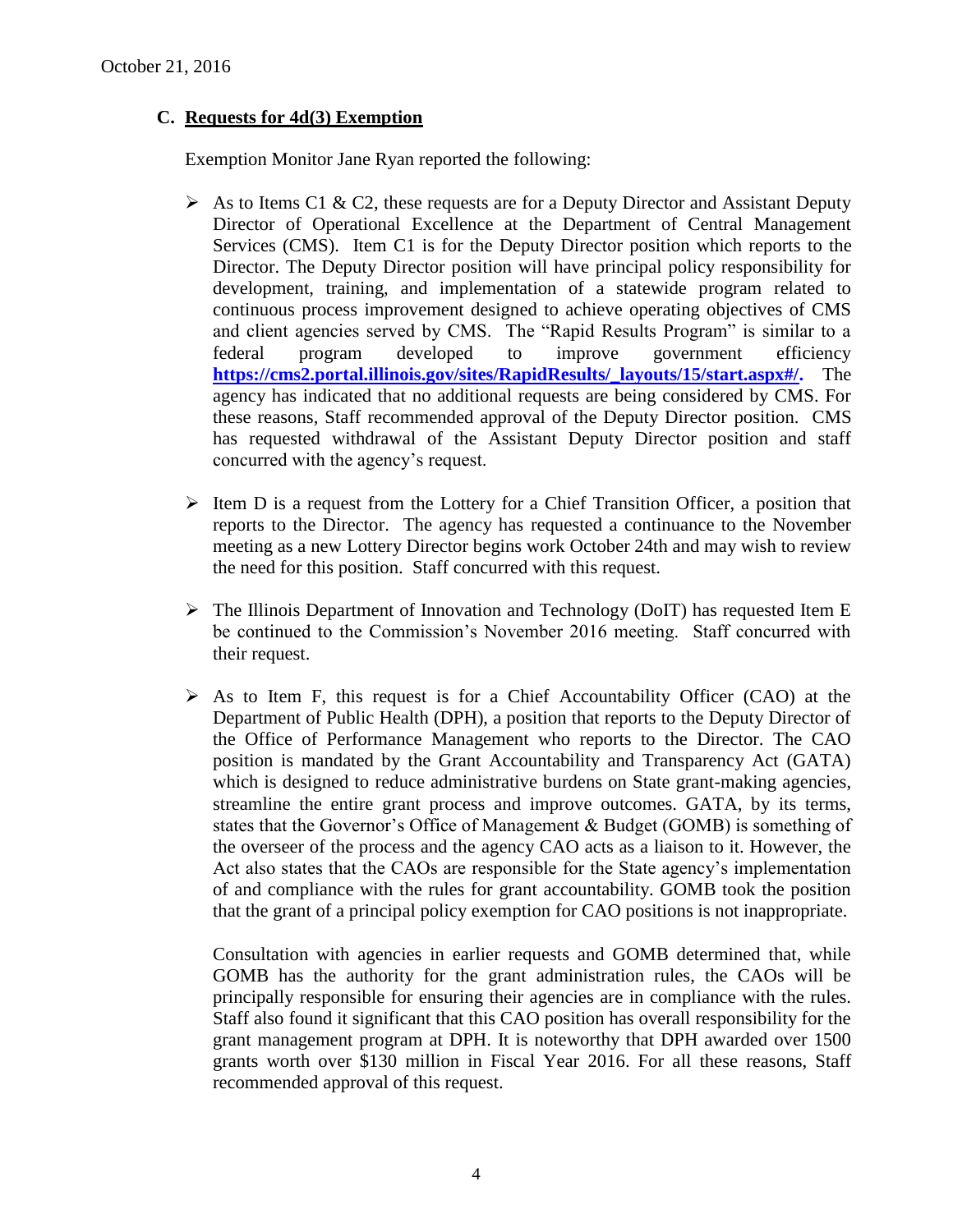$\triangleright$  Item G1 is a request for a Clinical Director for the Office of Clinical, Administrative & Program Support at the Department of Human Services (DHS), a position that reports to the Administrator of Mental Health who reports to a statutory Assistant Secretary who reports to the Secretary. By statute (720 ILCS 570/320), this position serves as the Chair of the Prescription Monitoring Program Advisory Committee and of the Peer-Review Subcommittee which will entail leadership in developing Administrative Rules relating to substantial changes in the law regarding opioids and other controlled substances. The position will also be responsible for DHS' role relating to the Heroin and Opioid Overdose Prevention Act (PA00-0480) and the Firearms Owners Identification Program. For these reasons, Staff recommended approval of this request.

Commissioner Krey expressed concern about the numerous vacancies in the DHS organizational chart. Don Repp indicated some of those positions had been filled via contractual employees by recent retirees but they have had success recently in filling two positions and they have candidates they believe appropriate for the requested exemptions.

The agency has requested to continue Item G2 to the Commission's November meeting. Staff concurred with this request.

 $\triangleright$  Item G3 is a request for an Associate Director for the Office of Early Childhood who reports to the Director of Family Community Services (FCS) who reports to a statutory Assistant Secretary who reports to the Secretary of Department of Human Services (DHS). This position had previously been established as a Code covered position. However, the duties have been substantially revised. As discussed above, several agencies have overlapping responsibilities but DHS provided statutory references indicating that DHS serves as the lead agency with this position responsible for implementing and coordinating programs under the Early Intervention Services System Act (325 ILCS 20). The program for which this position is responsible is one of DHS' largest with a budget of over \$1.6 billion designed to focus on early childhood development and health & safety of children so they are prepared to enter kindergarten ready to learn. Based upon this information, Staff recommended approval of this request.

MetaJo Floyd indicated this is the largest grant program in FCS.

 $\triangleright$  As to Item H, this is a request from Illinois Emergency Management Agency (IEMA) for an Urban Area Security Initiative (UASI) Administrator /Policy Advisor who reports to the Director. The position is responsible for development and implementation of the state's plan for evacuation, protection and sheltering of citizens in the Chicago metropolitan statistical area (MSA). This includes ensuring that the state plan is compatible with the plans for the Chicago MSA including federally established areas in Wisconsin and Indiana as well as the City of Chicago, Cook County, and surrounding jurisdictions. The position will be responsible for setting the spending priorities, determining the best usage of the funds, and determining the legitimacy of the local jurisdictions' UASI proposed projects. The Administrator will be responsible for making sure that the spending of the UASI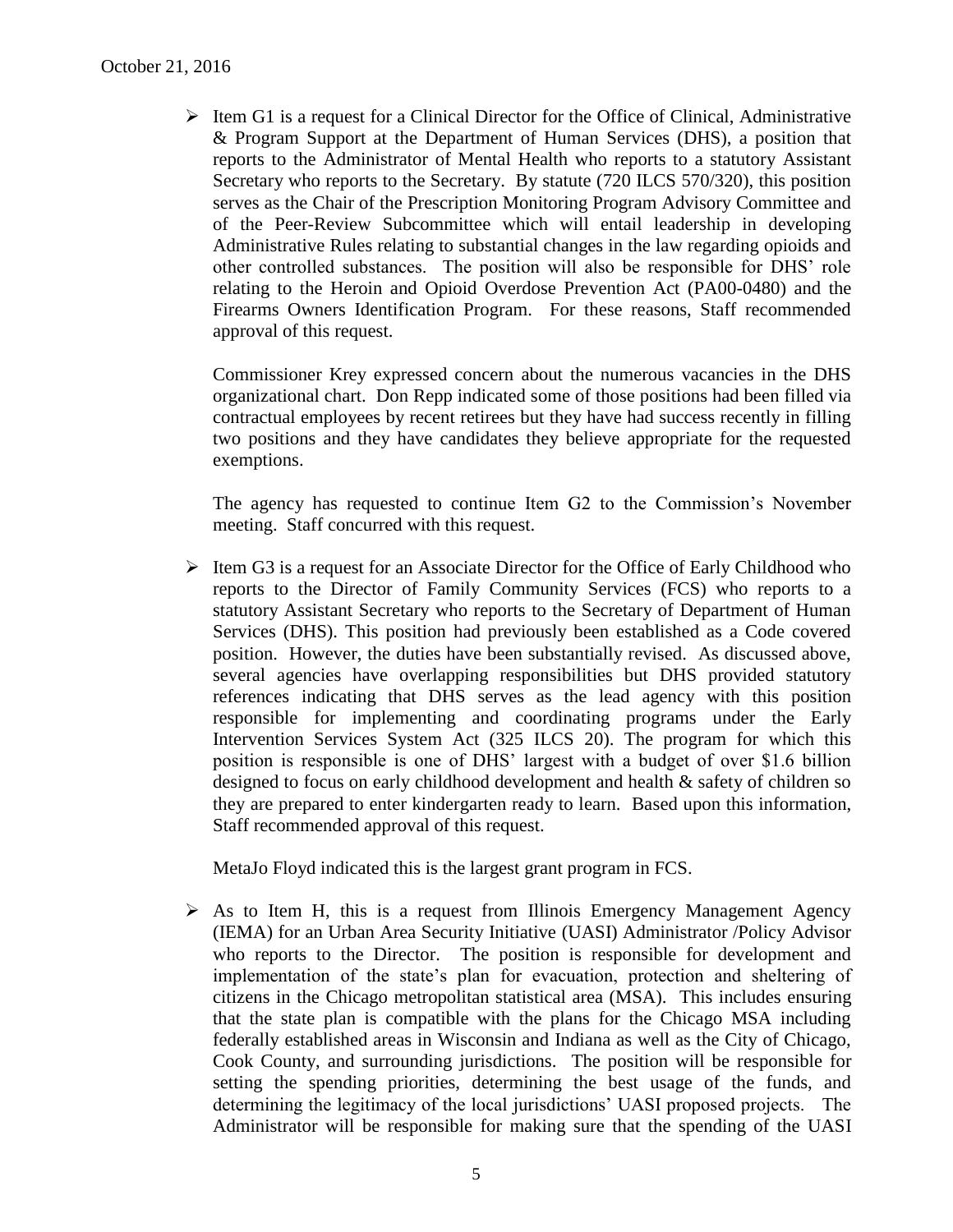funds and the proposed projects fit within the policy objectives that the position establishes. This is the third largest Homeland Security Grant in the nation and covers approximately three quarters of Illinois' population. Based upon this information, Staff recommended approval of this request.

James Joseph, Director of IEMA, said the Chicago MSA is the third largest security risk defined by U.S. Homeland Security and a senior person in the Chicago area for operational and fiscal responsibility and accountability is necessary.

#### **IT WAS MOVED BY COMMISSIONER KREY, SECONDED BY COMMISSIONER FINCH, AND THE MOTION ADOPTED 4-0 TO GRANT THE EXEMPTION REQUESTS FOR THE FOLLOWING POSITIONS:**

- **C1: Deputy Director, Office of Operational Excellence (CMS)**
- **F: Chief Accountability Officer (Public Health)**
- **G1: Clinical Director, Prescription Monitoring Program (Human Services)**
- **G3: Associate Director, Office of Early Childhood (Human Services)**
- **H: Urban Area Security Initiative (UASI) Administrator/Policy Advisor to the Director (Emergency Management)**

**IT WAS MOVED BY COMMISSIONER CUMMINGS, SECONDED BY COMMISSIONER URLACHER, AND THE MOTION ADOPTED 4-0 TO CONTINUE THE FOLLOWING EXEMPTION REQUESTS TO THE NOVEMBER 2016 MEETING:**

- **D: Chief Transition Officer (Lottery)**
- **E: Affirmative Action/Equal Employment Opportunity Officer (Department of Innovation and Technology)**

**G2: Associate Director, Office of Family Wellness (Human Services)**

**IT WAS MOVED BY COMMISSIONER KREY, SECONDED BY COMMISSIONER URLACHER, AND THE MOTION ADOPTED 4-0 TO ACCEPT THE WITHDRAWAL OF THE EXEMPTION REQUEST FOR THE FOLLOWING POSITION:**

**The following 4d(3) exemption requests were granted on October 21, 2016:**

#### **C1. Illinois Department of Central Management Services**

| <b>Position Number</b>  | 40070-37-00-200-00-01                             |
|-------------------------|---------------------------------------------------|
| <b>Functional Title</b> | Deputy Director, Office of Operational Excellence |
| Incumbent               | Vacant                                            |
| Supervisor              | Director                                          |
| Location                | <b>Sangamon County</b>                            |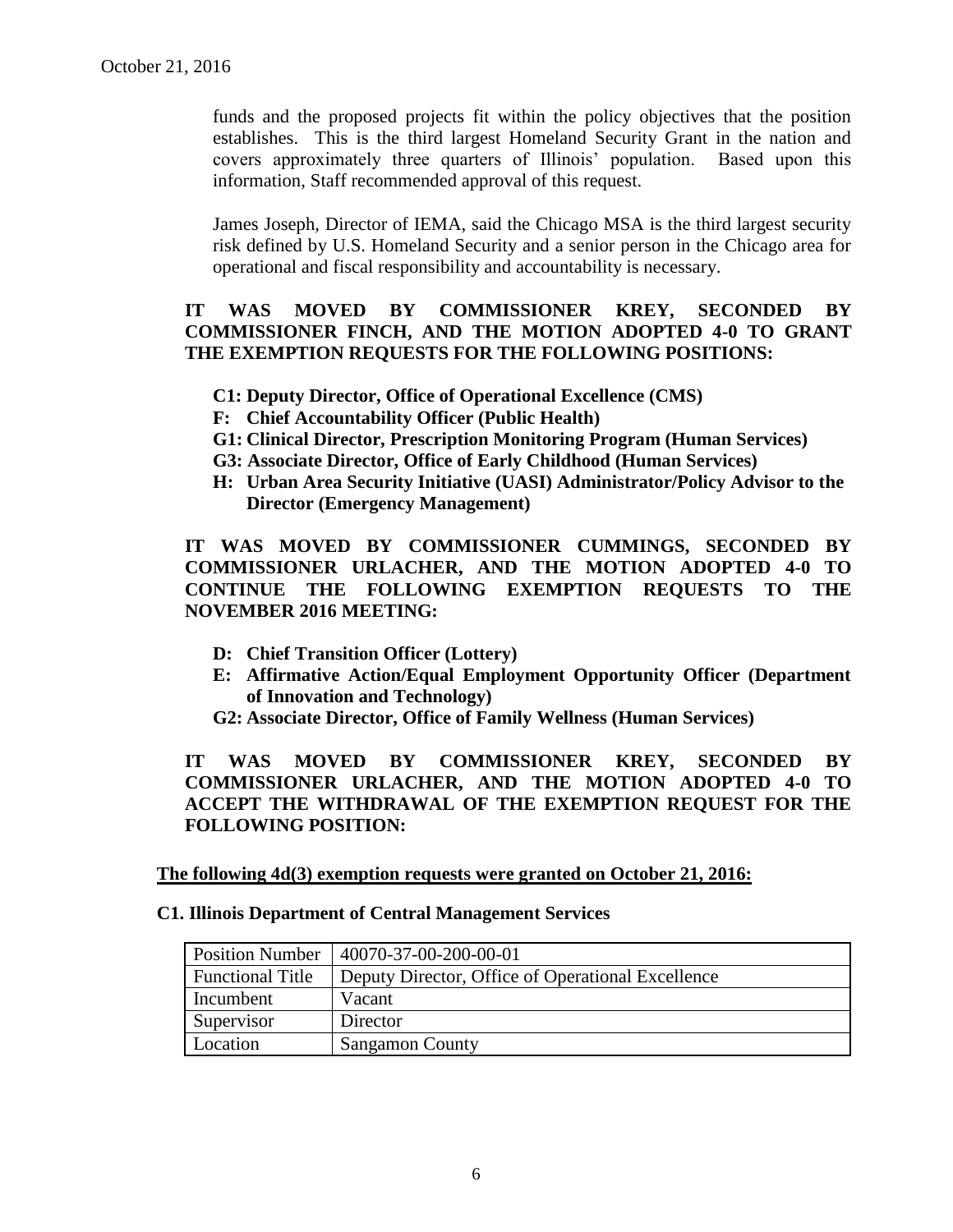# **F. Illinois Department of Public Health**

| <b>Position Number</b>  | 37015-20-01-040-40-81                                    |
|-------------------------|----------------------------------------------------------|
| <b>Functional Title</b> | <b>Chief Accountability Officer</b>                      |
| Incumbent               | Vacant                                                   |
| Supervisor              | Deputy Director of Performance Management who reports to |
|                         | Director                                                 |
| Location                | <b>Cook County</b>                                       |

# **G1. Illinois Department of Human Services**

| <b>Position Number</b>  | 40070-10-89-260-00-01                                            |
|-------------------------|------------------------------------------------------------------|
| <b>Functional Title</b> | Clinical Director, Prescription Monitoring Program               |
| Incumbent               | Vacant                                                           |
| Supervisor              | Manager, Clinical Administrative & Program Support, who          |
|                         | reports to the Assistant Secretary, who reports to the Secretary |
| Location                | <b>Sangamon County</b>                                           |

# **G3. Illinois Department of Human Services**

| <b>Position Number</b>  | 40070-10-90-222-00-01                                                                                                                                                                                                   |
|-------------------------|-------------------------------------------------------------------------------------------------------------------------------------------------------------------------------------------------------------------------|
| <b>Functional Title</b> | Associate Director, Office of Early Childhood                                                                                                                                                                           |
| Incumbent               | Vacant                                                                                                                                                                                                                  |
| Supervisor              | Assistant Director, Division of Family & Community Services<br>who reports to the Director, Division of Family & Community<br>Services, who reports to the Assistant Secretary, who in turn<br>reports to the Secretary |
| .ocation                | <b>Sangamon County</b>                                                                                                                                                                                                  |

# **H. Illinois Emergency Management Agency**

| <b>Position Number</b>  | 40070-50-17-060-00-01                                      |
|-------------------------|------------------------------------------------------------|
| <b>Functional Title</b> | Urban Area Security Initiative (UASI) Administrator/Policy |
|                         | Advisor to the Director                                    |
| Incumbent               | Vacant                                                     |
| Supervisor              | Director                                                   |
| Location                | <b>Cook County</b>                                         |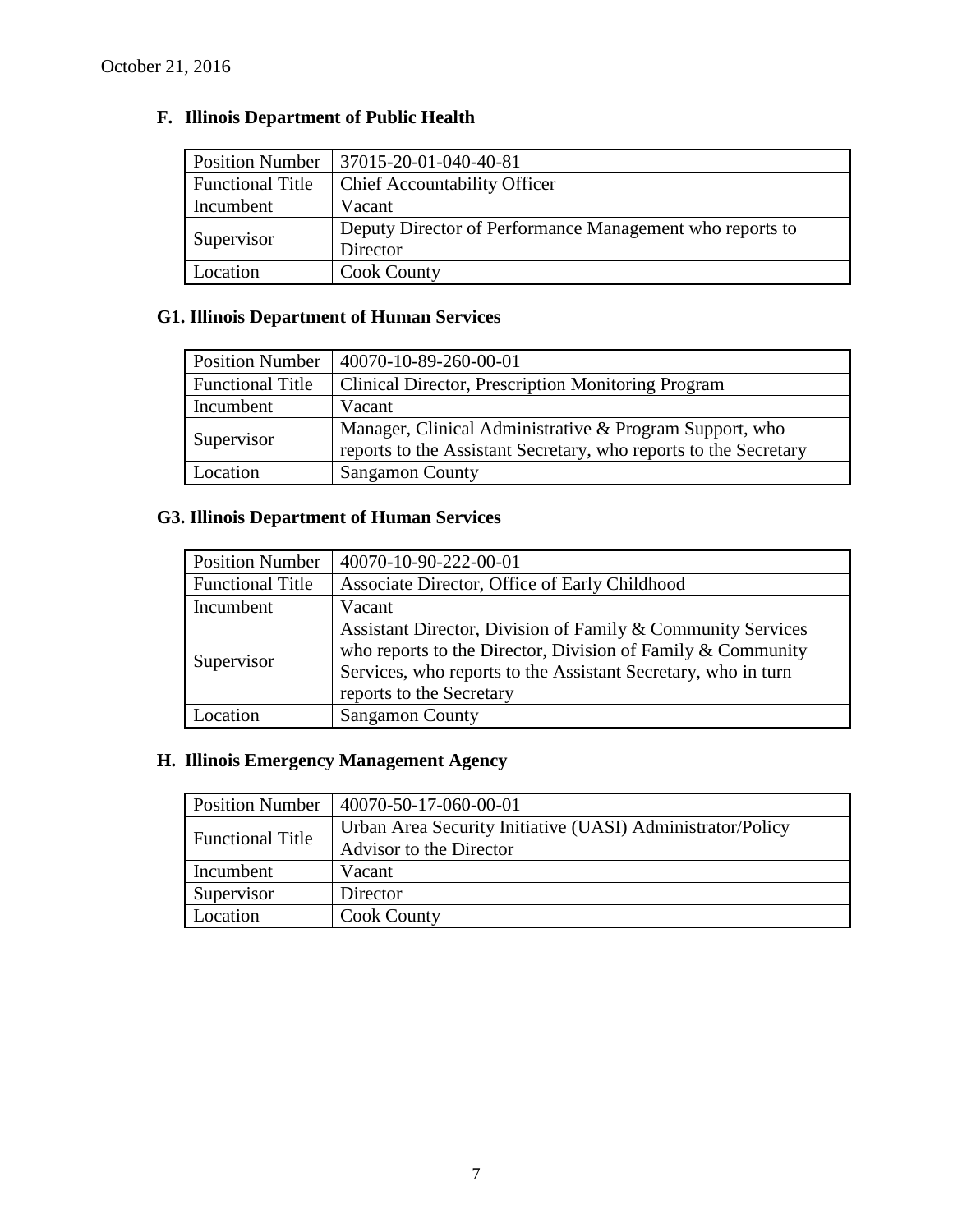## **The following 4d(3) exemption requests were continued to the November 2016 meeting:**

### **D. Illinois Department of Lottery**

| <b>Position Number</b>  | 40070-45-00-200-00-01                               |
|-------------------------|-----------------------------------------------------|
| <b>Functional Title</b> | <b>Chief Transition Officer</b>                     |
|                         | (exemption granted for 24 months in September 2014) |
| Incumbent               | Vacant                                              |
| Supervisor              | Director                                            |
| Location                | <b>Cook County</b>                                  |

### **E. Illinois Department of Innovation and Technology**

| Position Number         | 40070-28-00-000-10-01                                   |
|-------------------------|---------------------------------------------------------|
| <b>Functional Title</b> | Affirmative Action/Equal Employment Opportunity Officer |
| Incumbent               | Vacant                                                  |
| Supervisor              | Secretary                                               |
| Location                | <b>Sangamon County</b>                                  |

### **G2. Illinois Department of Human Services**

| <b>Position Number</b>  | 40070-10-90-111-00-01                                                                                                                                                                                                   |
|-------------------------|-------------------------------------------------------------------------------------------------------------------------------------------------------------------------------------------------------------------------|
| <b>Functional Title</b> | Associate Director, Office of Family Wellness                                                                                                                                                                           |
| Incumbent               | Vacant                                                                                                                                                                                                                  |
| Supervisor              | Assistant Director, Division of Family & Community Services<br>who reports to the Director, Division of Family & Community<br>Services, who reports to the Assistant Secretary, who in turn<br>reports to the Secretary |
| ocation                 | <b>Cook County</b>                                                                                                                                                                                                      |

## **The following 4d(3) exemption request was withdrawn on October 21, 2016:**

# **C2. Illinois Department of Central Management Services**

| <b>Position Number</b>  | 40070-37-00-200-10-01                                                            |
|-------------------------|----------------------------------------------------------------------------------|
| <b>Functional Title</b> | Assistant Deputy Director, Office of Operational Excellence                      |
| Incumbent               | Vacant                                                                           |
| Supervisor              | Deputy Director, Office of Operational Excellence who reports to<br>the Director |
| Location                | <b>Sangamon County</b>                                                           |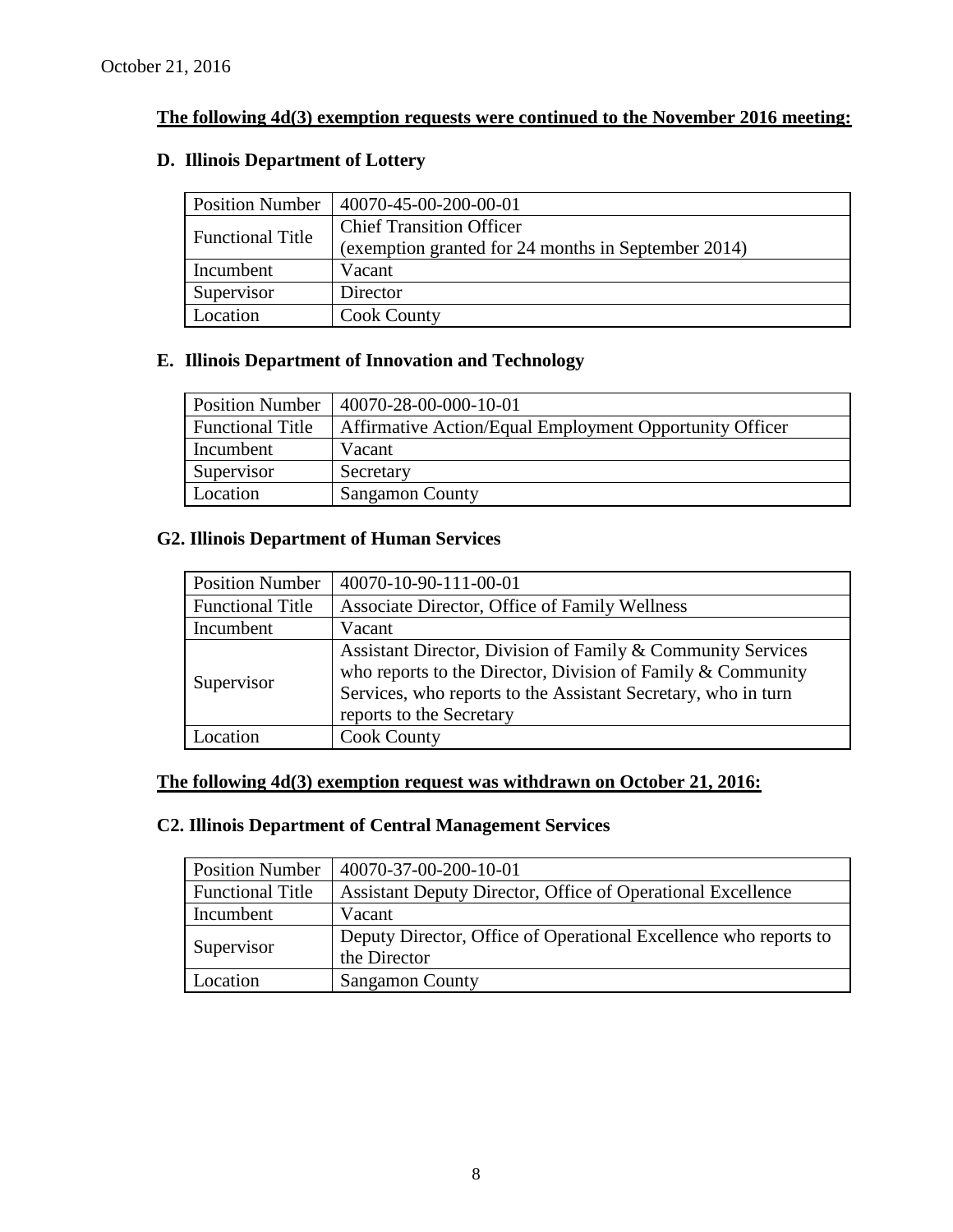#### VI. STAFF REPORT ON 4D(1) EXEMPT POSITIONS

Executive Director Stralka noted that the Staff Report had previously been provided to the Commissioners and added that the Human Resources Director for the Department of Revenue had contacted him to indicate a clarification of the position description for the vacant private secretary at the Illinois Liquor Control Commission would be forthcoming in the next two weeks to remove the 4d(1) exemption status. Commissioner Krey inquired if this came from Central Management Services. Executive Director Stralka indicated that it was from the Illinois Liquor Control Commission which was simply implementing an agreed plan to remove this anomaly one year late.

### **IT WAS MOVED BY COMMISSIONER FINCH, SECONDED BY COMMISSIONER URLACHER, AND THE MOTION ADOPTED 4-0, TO APPROVE THE STAFF REPORT ON SECTION 4D(1) EXEMPT POSITIONS AND ATTACH IT TO THESE MINUTES.**

#### VII. CLASS SPECIFICATIONS

#### **A. Governing Rule – Section 1.45 Classification Plan**

The Commission will review the class specifications requiring Commission approval under the Classification Plan and will approve those that meet the requirements of the Personnel Code and Personnel Rules and conform to the following accepted principles of position classification:

- a) The specifications are descriptive of the work being done or that will be done;
- b) Identifiable differentials are set forth among classes that are sufficiently significant to permit the assignment of individual positions to the appropriate class;
- c) Reasonable career promotional opportunities are provided;
- d) The specifications provide a reasonable and valid basis for selection screening by merit examinations;
- e) All requirements of the positions are consistent with classes similar in difficulty, complexity and nature of work.

The following class titles were submitted for creation by the Director of the Illinois Department of Central Management Services (CMS):

#### **B. Corrections Treatment Officer Corrections Treatment Officer Supervisor Corrections Treatment Officer Trainee Corrections Treatment Senior Security Supervisor**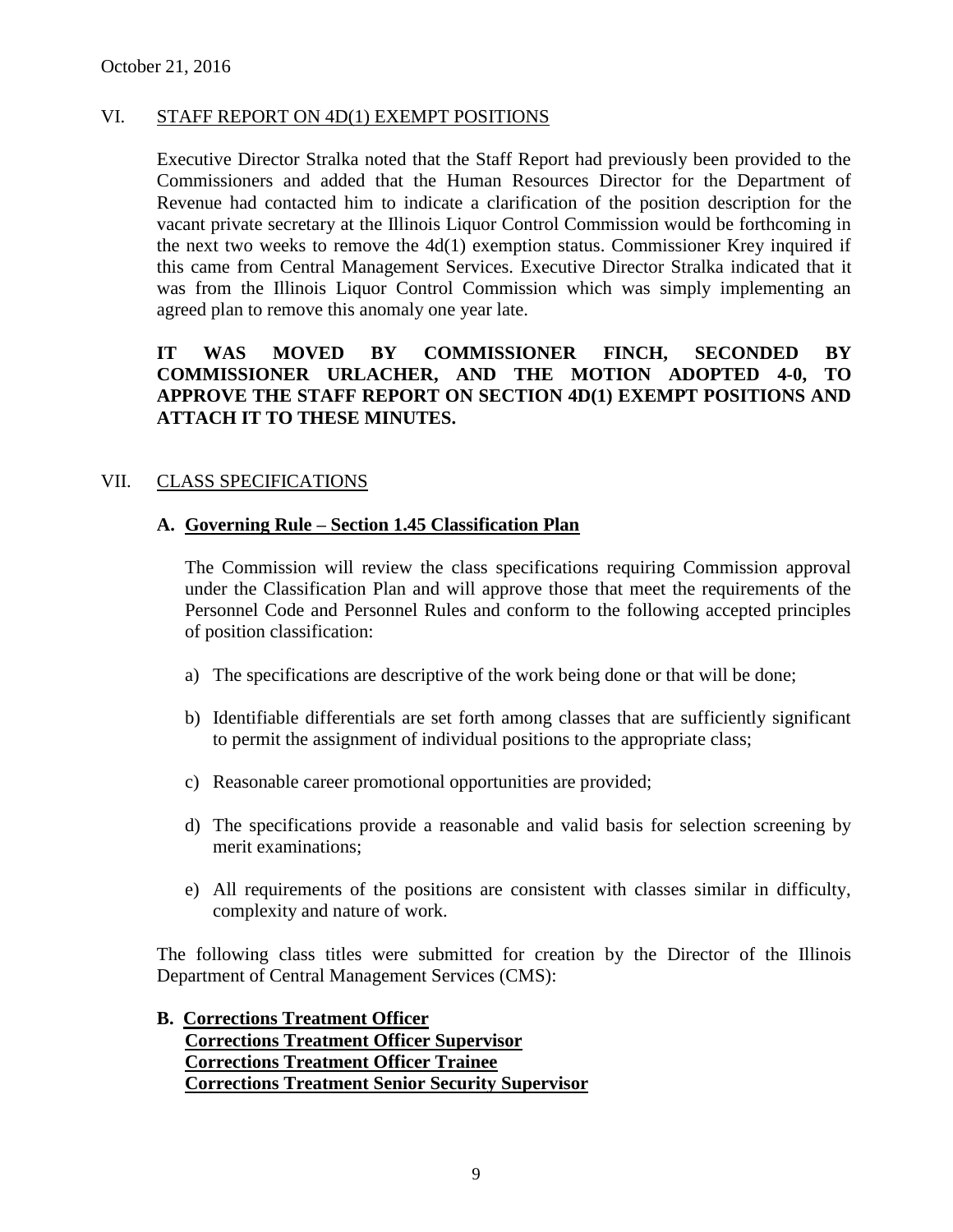Assistant Executive Director Barris reported that the proposed class specifications were requested by the Department of Corrections (DOC) as a result of the settlement agreement in the case of Rasho v. James Baldwin to address the treatment of mental illness in correctional facilities. Barris spoke to Camile Lindsay, Chief Legal Counsel at the DOC, and later spoke to John Logsdon at CMS Technical Services about the proposed classes. Barris explained to the Commission that the proposed classes were based upon similar classes used at the Department of Juvenile Justice (DJJ). Barris inquired from both Lindsay and Logsdon about the similarities between the positions within the classes at DOC and DJJ. It was confirmed that the proposed classes at the DOC were similar to the DJJ classes except that the proposed classes at DOC placed more emphasis on addressing mental illness while the DJJ classes included broader responsibilities. Lindsay explained that the proposed classes required a bachelor's degree while the Correctional Officer class did not require a degree. Commissioner Krey asked if it would be difficult to find candidates to fill positions within the class as a result of the increase in educational requirements and Camile Lindsay explained that this problem was not encountered at the DJJ. Commissioner Krey asked how many people total would fill positions within the proposed classes and Lindsay stated that she did not have the exact figures. Commissioner Krey asked how many offenders were at issue and Lindsay explained that there were approximately 14,500 offenders at issue and two wings were opened at the Elgin facility to address the issue. For all of the above reasons, the Commission Staff recommended approval of the proposed classes.

#### **IT WAS MOVED BY COMMISSIONER CUMMINGS, SECONDED BY COMMISSIONER URLACHER, AND THE MOTION ADOPTED 4-0 TO APPROVE THE CREATION OF CLASS SPECIFICATIONS EFFECTIVE NOVEMBER 1, 2016 FOR THE FOLLOWING POSITIONS:**

**B. Corrections Treatment Officer Corrections Treatment Officer Supervisor Corrections Treatment Officer Trainee Corrections Treatment Senior Security Supervisor**

**IT WAS MOVED BY COMMISSIONER URLACHER, SECONDED BY COMMISSIONER KREY, AND THE MOTION ADOPTED 4-0 TO DISAPPROVE ANY CLASS SPECIFICATIONS RECEIVED BY THE COMMISSION STAFF NOT CONTAINED IN THIS AGENDA TO ALLOW ADEQUATE STUDY.** 

#### VIII. PERSONNEL RULES

#### **A. Civil Service Commission Governing Rule – Section 1.310 Personnel Rules**

The Commission has power to disapprove new rules or amendments to existing rules submitted by the Director of Central Management Services. Such proposed new rules or amendments of existing rules submitted to the Commission shall be accompanied by a report of proceedings attending the prior public hearing required by law with respect to them. If the Commission does not disapprove new rules or any amendment to existing rules within 30 days following the receipt from the Director of Central Management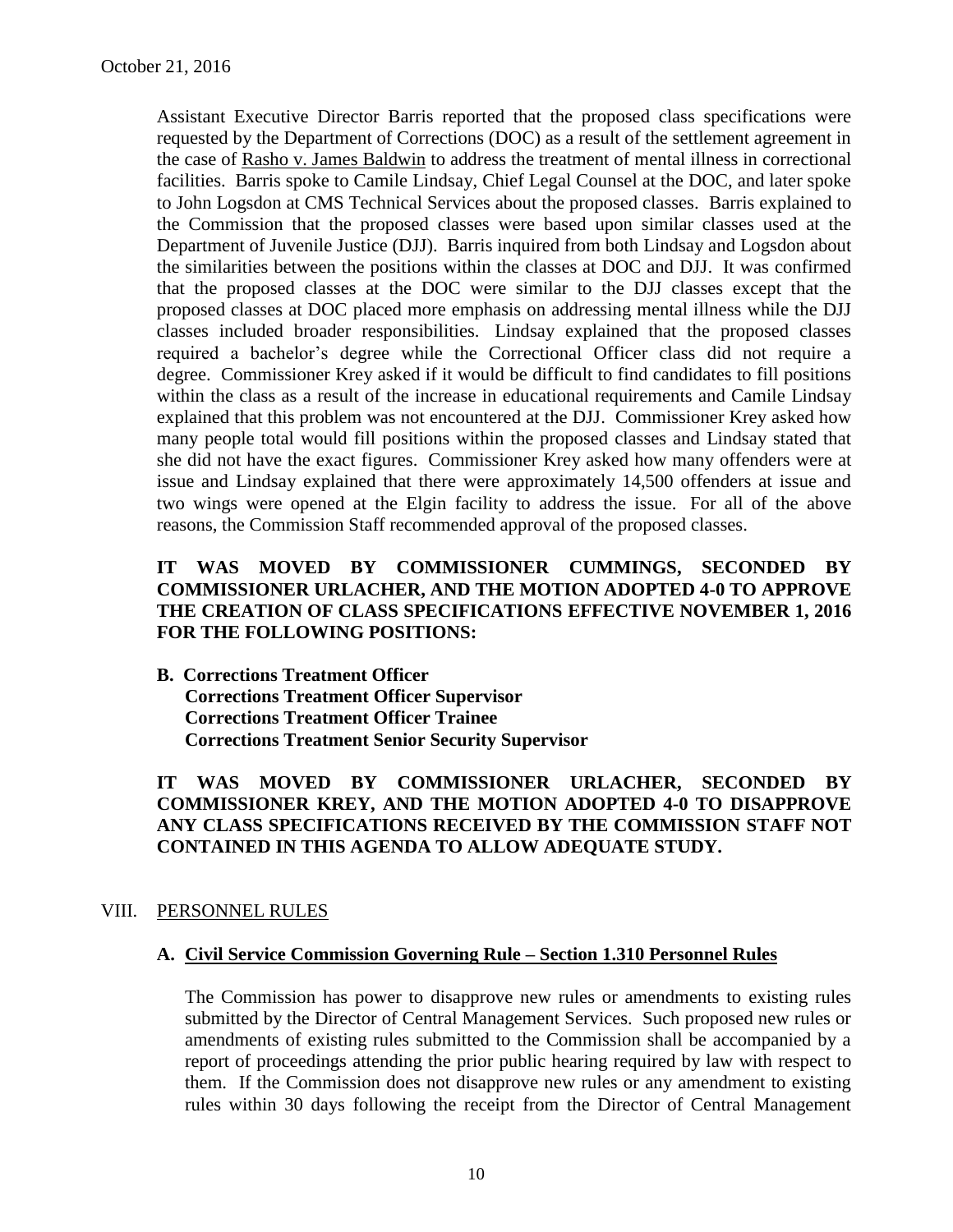Services, the new rules or amendments have the force and effect of law after filing by the Director with the Secretary of State.

#### **B. None submitted**

**IT WAS MOVED BY COMMISSIONER URLACHER, SECONDED BY COMMISSIONER FINCH, AND THE MOTION ADOPTED 4-0 TO DISAPPROVE ANY AMENDMENTS TO PERSONNEL RULES RECEIVED BY THE COMMISSION STAFF BUT NOT CONTAINED IN THIS AGENDA TO ALLOW ADEQUATE STUDY.** 

#### IX. MOTION TO CLOSE A PORTION OF THE MEETING

**IT WAS MOVED BY COMMISSIONER KREY, SECONDED BY COMMISSIONER URLACHER, AND BY ROLL CALL VOTE THE MOTION ADOPTED 4-0 TO CLOSE A PORTION OF THE MEETING PURSUANT TO SUBSECTIONS 2(c)(1), 2(c)(4), AND 2(c)(11) OF THE OPEN MEETINGS ACT.**

| <b>CUMMINGS</b> | YES. | <b>FINCH</b>    | YES |
|-----------------|------|-----------------|-----|
| <b>KREY</b>     | YES  | <b>URLACHER</b> | YES |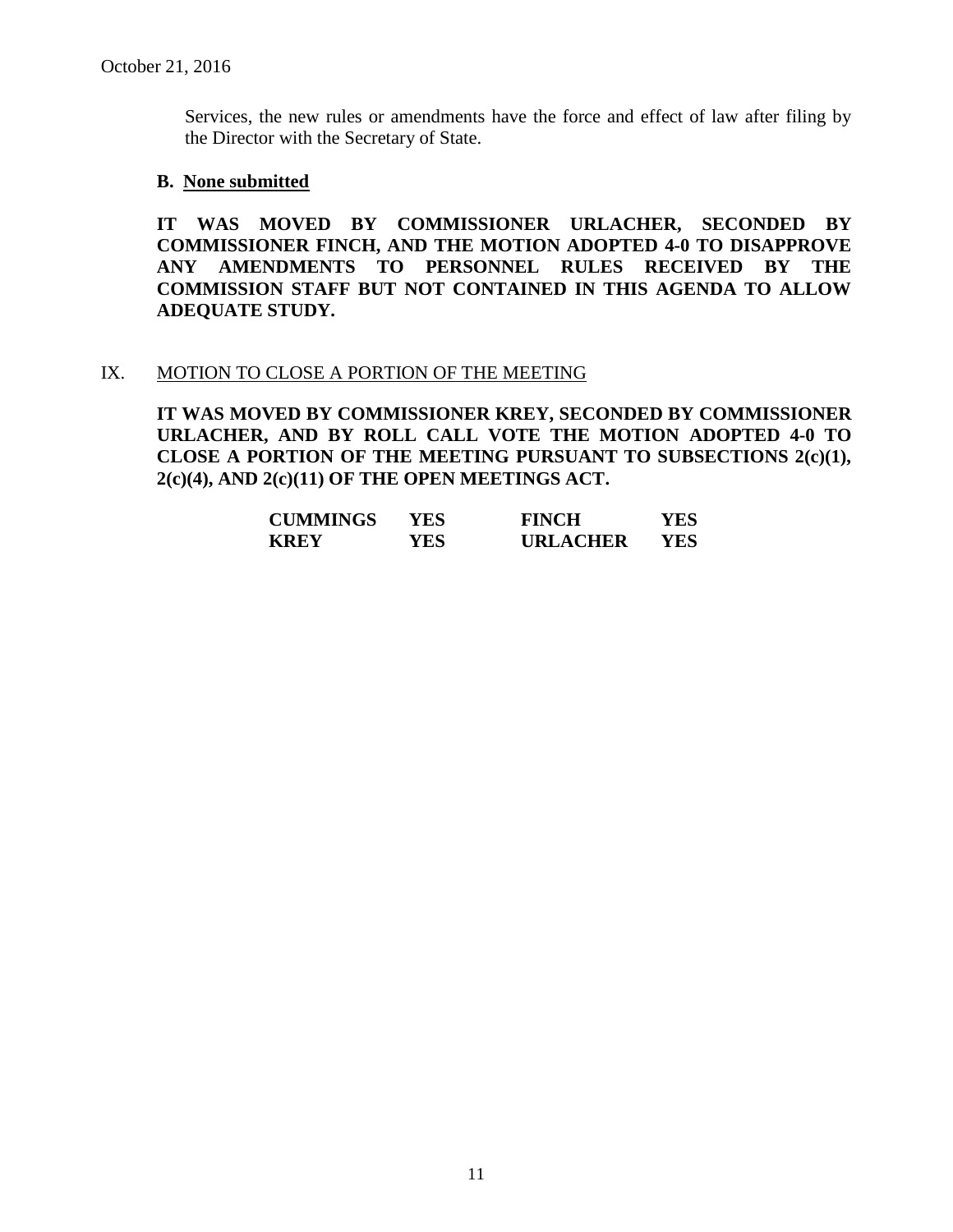#### X. RECONVENE THE OPEN MEETING

Upon due and proper notice the regular open meeting of the Illinois Civil Service Commission was reconvened at 160 North LaSalle Street, Suite S-901, Chicago, Illinois at 11:52 a.m.

#### PRESENT

Anita M. Cummings, G.A. Finch, Susan Moylan Krey and Casey Urlacher, Commissioners; Daniel Stralka, Executive Director; and Andrew Barris (by telephone), Assistant Executive Director and Jane Ryan (by telephone), Exemption Monitor.

**IT WAS MOVED BY COMMISSIONER CUMMINGS, SECONDED BY COMMISSIONER URLACHER, AND THE MOTION ADOPTED 4-0 TO CORRECT THE SEPTEMBER MINUTES TO INDICATE THAT EXEMPTION REQUESTS WERE CONTINUED TO THE OCTOBER MEETING, NOT THE SEPTEMBER MEETING (PAGE 4).**

#### XI. NON-MERIT APPOINTMENT REPORT

Set forth below is the number of consecutive non-merit appointments made by each agency as reported by Central Management Services:

| Agency                                | 8/31/16 | 9/30/16        | 9/30/15        |
|---------------------------------------|---------|----------------|----------------|
| Agriculture                           | 2       | 2              | 6              |
| <b>Arts Council</b>                   | 0       | 0              |                |
| <b>Central Management Services</b>    | 3       | 1              | 3              |
| <b>Children and Family Services</b>   | 1       | 0              |                |
| <b>Emergency Management Agency</b>    | 1       | 0              | 0              |
| <b>Employment Security</b>            | 0       | 0              |                |
| Financial and Professional Regulation | 1       | 0              | 0              |
| <b>Healthcare and Family Services</b> | 3       | 1              | 4              |
| <b>Historic Preservation Agency</b>   | 1       | 0              | 3              |
| Human Rights Department               | 1       | 0              | 0              |
| <b>Human Services</b>                 | 8       | 6              | 12             |
| Insurance                             | 1       |                |                |
| <b>Natural Resources</b>              | 21      | 15             | 40             |
| <b>Public Health</b>                  | 0       | 0              |                |
| Revenue                               | 0       | 0              | 6              |
| <b>State Fire Marshal</b>             | 1       | 1              | 0              |
| <b>State Police</b>                   | 1       | 1              | 0              |
| <b>State Retirement Systems</b>       | 1       | 1              | 3              |
| Transportation                        | 1       | $\overline{2}$ | $\overline{2}$ |
| Workers' Compensation Commission      | 3       | 1              | $\overline{2}$ |
| <b>Totals</b>                         | 50      | 32             | 86             |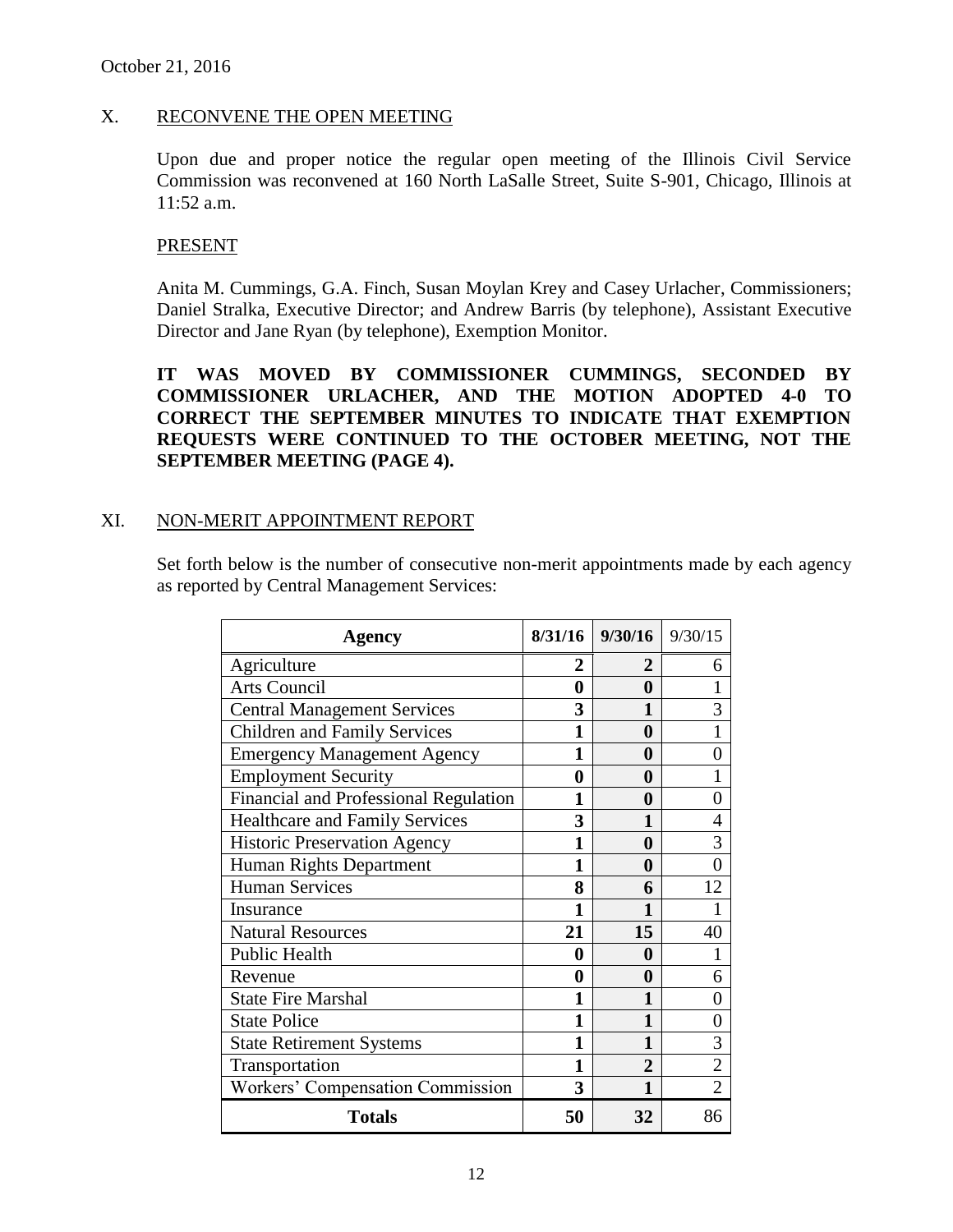#### XII. PUBLICLY ANNOUNCED DECISIONS RESULTING FROM APPEALS

#### **DA-36-16**

| Employee    | John B. Geary         | <b>Appeal Date</b>           | 02/08/16               |
|-------------|-----------------------|------------------------------|------------------------|
| Agency      | <b>Human Services</b> | <b>Decision Date</b>         | 10/06/16               |
| Appeal Type | Discharge             |                              | 90-day suspension plus |
| ALJ         | <b>Andrew Barris</b>  | <b>Proposal for Decision</b> | duration of suspension |
|             |                       |                              | pending discharge.     |

**COMMISSIONER CUMMINGS MOVED TO PARTIALLY AFFIRM AND ADOPT THE FINDINGS OF FACT AND CONCLUSIONS OF LAW OF THE ADMINISTRATIVE LAW JUDGE'S PROPOSAL FOR DECISION WHILE REJECTING THE RECOMMENDATION THAT A 90-DAY SUSPENSION PLUS THE DURATION OF THE SUSPENSION PENDING DISCHARGE IS THE APPROPRIATE DISCIPLINE AND MOVING THAT A 60-DAY SUSPENSION IS THE APPROPRIATE DISCIPLINE CONSIDERING THE RESPONDENT'S CONTINUOUS SERVICE DATE AND NO PRIOR DISCIPLINE REGARDING THE ABUSE OF A RESIDENT. THIS MOTION FAILED FOR LACK OF A SECOND.**

**IT WAS MOVED BY COMMISSIONER KREY, SECONDED BY COMMISSIONER URLACHER, AND BY ROLL CALL VOTE OF 3-1 THE MOTION ADOPTED TO AFFIRM AND ADOPT THE PROPOSAL FOR DECISION OF THE ADMINISTRATIVE LAW JUDGE THAT THE CHARGES WARRANT A 90-DAY SUSPENSION PLUS DURATION OF SUSPENSION PENDING DISCHARGE FOR THE REASONS SET FORTH IN THE PROPOSAL FOR DECISION DATED OCTOBER 6, 2016.**

| <b>CUMMINGS</b> | NΟ  | <b>FINCH</b>    | YES |
|-----------------|-----|-----------------|-----|
| <b>KREY</b>     | YES | <b>URLACHER</b> | YES |

**DA-2-17**

| Employee    | <b>Tashun Martin</b>  | <b>Appeal Date</b>    | 07/06/16                   |
|-------------|-----------------------|-----------------------|----------------------------|
| Agency      | <b>Human Services</b> | Decision Date         | 09/28/16                   |
| Appeal Type | Discharge             | Proposal for Decision | Charge not proven;         |
| ALJ         | <b>Andrew Barris</b>  |                       | employee to be reinstated. |

**IT WAS MOVED BY COMMISSIONER KREY, SECONDED BY COMMISSIONER URLACHER, AND BY ROLL CALL VOTE OF 4-0 THE MOTION ADOPTED TO REJECT THE PROPOSAL FOR DECISION AND DISMISS THE APPEAL AS THE EMPLOYEE REQUESTED THAT HIS APPEAL BE WITHDRAWN ON OCTOBER 19, 2016. THE APPEAL IS DISMISSED.**

| <b>CUMMINGS</b> | YES. | <b>FINCH</b>    | YES |
|-----------------|------|-----------------|-----|
| <b>KREY</b>     | YES  | <b>URLACHER</b> | YES |